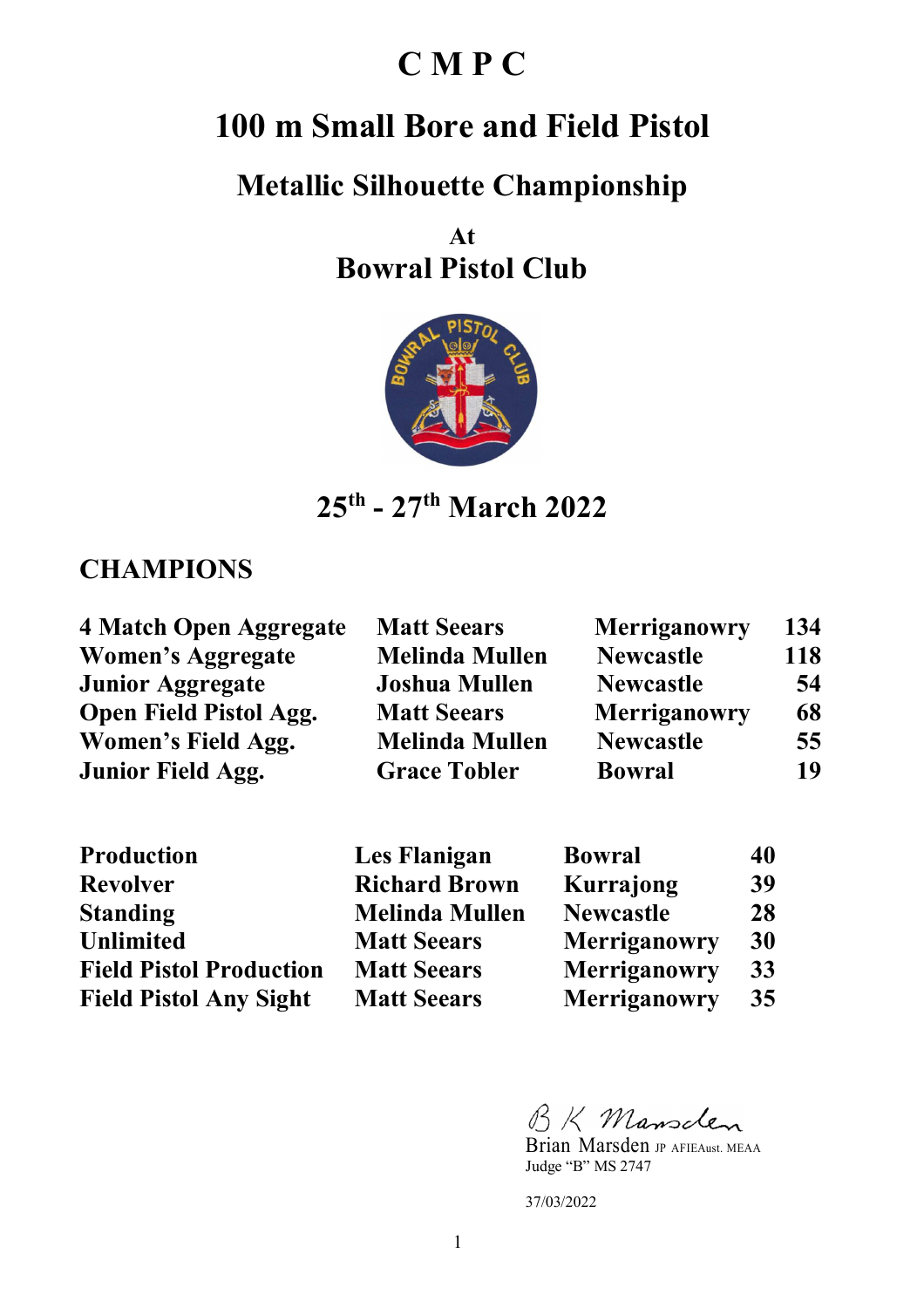### **100m Open Aggregate**

| Aggregate | <b>Top Surname</b> | Name         | Club          | Prod             | <b>Rev</b>      | <b>Stand</b>   | Unlim           |
|-----------|--------------------|--------------|---------------|------------------|-----------------|----------------|-----------------|
| 134       | <b>Seears</b>      | Matt         | Merriganowry  | 39               | 38              | 27             | 30              |
| 123       | <b>Brown</b>       | Richard      | Kurrajong     | 39               | 39              | 18             | 27              |
| 120       | Flanigan           | Les          | Bowral        | 40               | 31              | 22             | 27              |
| 118       | Mullen             | Melinda      | Newcastle     | 36               | 26              | 28             | 28              |
| 97        | <b>Broch</b>       | Lucy         | Merriganowry  | 29               | 31              | 17             | 20              |
| 93        | Howitt             | Paul         | Newcastle     | 28               | 27              | 18             | 20              |
| 90        | <b>Baxter</b>      | Glen         | Endeavour     | 27               | 20              | 24             | 19              |
| 86        | Murray             | Kirk         | Merriganowry  | 26               | 31              | 18             | 11              |
| 76        | Marsden            | <b>Brian</b> | Newcastle     | 30               | 23              | 23             | 0               |
| 67        | Vallance           | Dean         | Bowral        | 14               | 24              | $\overline{7}$ | 22              |
| 61        | Roberts            | Derek        | Newcastle     | 20               | 23              | 9              | 9               |
| 56        | Tobler             | Robert       | Bowral        | 15               | 12              | 18             | 11              |
| 54        | Mullen             | Joshua       | Newcastle     | 23               | 19              | 0              | 12 <sub>2</sub> |
| 53        | Himsley            | Scott        | Bowral        | 21               | 24              | 8              | 0               |
| 45        | Tobler             | Grace        | Bowral        | 12               | 11              | 12             | 10 <sup>1</sup> |
| 41        | Pascoe             | Rod          | <b>Bowral</b> | $\mathbf 0$      | 26              | 15             | 0               |
| 36        | Tobler             | Mary         | <b>Bowral</b> | 17               | 10              | 3              | 6               |
| 29        | Hodgetts           | Arthur       | Newcastle     | 11               | $\overline{7}$  | 4              | 7               |
| 27        | Violi              | Sam          | Endeavour     | 12               | 8               | 6              | 1               |
| 27        | Seears             | Harry        | Merriganowry  | 10               | $6\phantom{1}6$ | 6              | 5               |
| 27        | Molluso            | Vince        | Endeavour     | 5                | 7               | 8              | 7               |
| 21        | Carter             | Peter        | <b>Bowral</b> | 0                | 13              | $\mathbf 0$    | 8               |
| 16        | Tobler             | Annie        | <b>Bowral</b> | 4                | $\mathbf 0$     | 12             | $\pmb{0}$       |
| 10        | <b>Bannister</b>   | Jacqui       | <b>Bowral</b> | 0                | $\mathbf 0$     | 10             | 0               |
| 9         | Harris             | Peter        | <b>Bowral</b> | $\boldsymbol{0}$ | 5               | 4              | $\pmb{0}$       |
| 6         | Tobler             | Kathy        | <b>Bowral</b> | $\mathbf 0$      | $\mathbf 0$     | 6              | $\mathbf 0$     |
|           |                    |              |               |                  |                 |                |                 |

### **100m Womens Aggregate**

| Aggregate Top | <b>Surname</b>   | <b>Name</b> | Club         | Prod | <b>Rev</b> | <b>Stand</b> | Unlim        |
|---------------|------------------|-------------|--------------|------|------------|--------------|--------------|
| 118           | Mullen           | Melinda     | Newcastle    | 36   | 26         | 28           | 28           |
| 97            | <b>Broch</b>     | Lucy        | Merriganowry | 29   | 31         | 17           | 20           |
| 45            | Tobler           | Grace       | Bowral       | 12   | 11         | 12           | 10           |
| 36            | Tobler           | Mary        | Bowral       | 17   | 10         | 3            | 6            |
| 16            | Tobler           | Annie       | Bowral       | 4    | 0          | 12           | $\mathbf{0}$ |
| 10            | <b>Bannister</b> | Jacqui      | Bowral       | 0    | 0          | 10           | 0            |
| 6             | Tobler           | Kathy       | Bowral       | 0    | 0          | 6            | 0            |

#### **100m Juniors Aggregate**

| <b>Aggregate Top Surname</b> |          | <b>Name</b> | <b>Club</b>  | Prod | <b>Rev</b> | Stand | Unlim |
|------------------------------|----------|-------------|--------------|------|------------|-------|-------|
| 54                           | 0 Mullen | Joshua      | Newcastle    | 23   | 19         |       | 12    |
| 45                           | 0 Tobler | Grace       | Bowral       | 12   | 11         | 12    | 10    |
| 36                           | 0 Tobler | Marv        | Bowral       | 17   | 10         |       | 6     |
| 27                           | 0 Seears | Harry       | Merriganowry | 10   | 6          |       | 5     |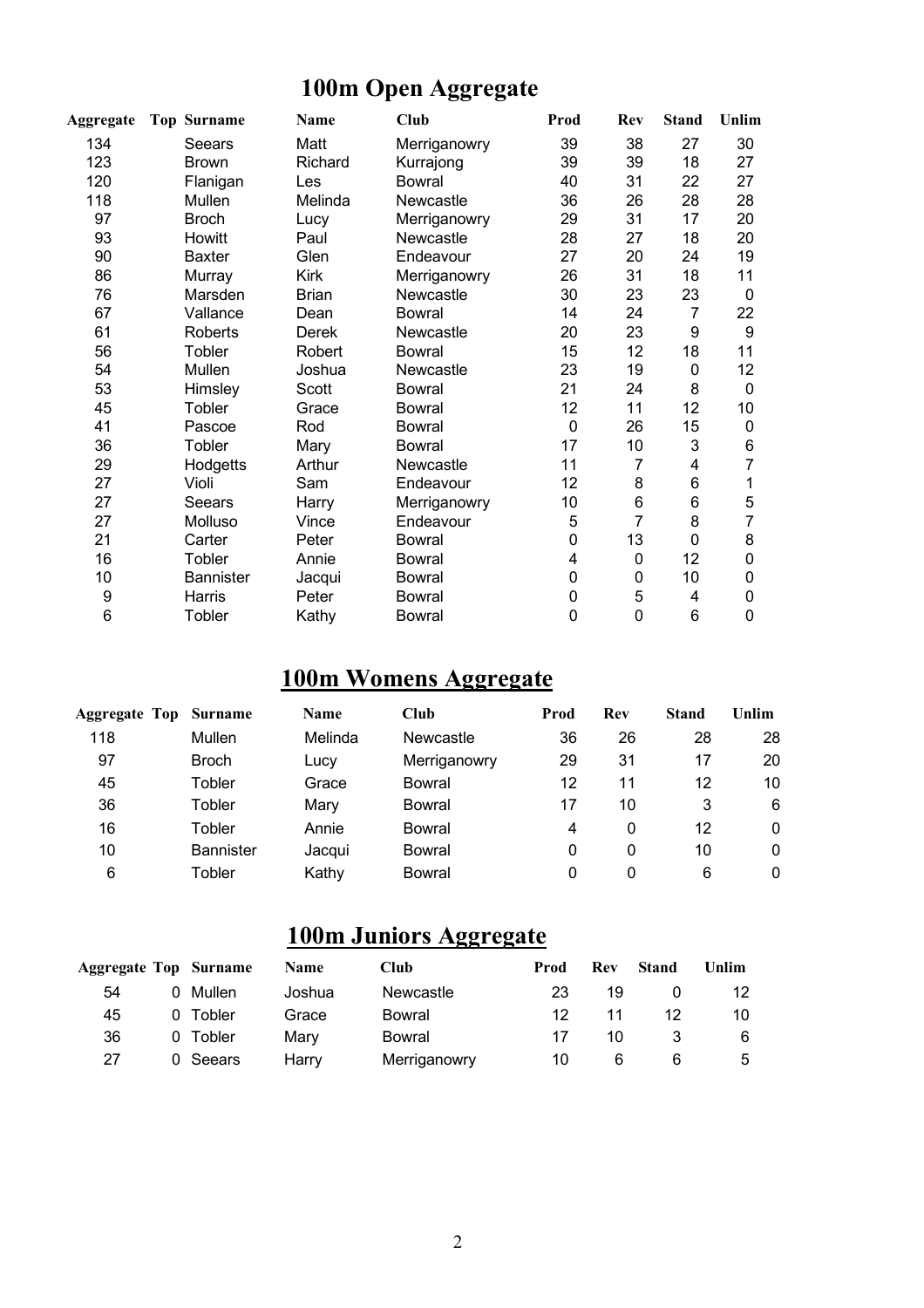# **Field Pistol Aggregate**

| Aggregate | <b>Surname</b> | <b>Name</b>  | Club         | Production | Any Sight |
|-----------|----------------|--------------|--------------|------------|-----------|
| 68        | Seears         | Matt         | Merriganowry | 33         | 35        |
| 55        | Mullen         | Melinda      | Newcastle    | 26         | 29        |
| 52        | Marsden        | <b>Brian</b> | Newcastle    | 22         | 30        |
| 46        | Murray         | Kirk         | Merriganowry | 25         | 21        |
| 40        | Flanigan       | Les          | Bowral       | 17         | 23        |
| 37        | Howitt         | Paul         | Newcastle    | 20         | 17        |
| 36        | <b>Baxter</b>  | Glen         | Endeavour    | 19         | 17        |
| 33        | <b>Brown</b>   | Richard      | Kurrajong    | 17         | 16        |
| 31        | Tobler         | Robert       | Bowral       | 11         | 20        |
| 30        | Tobler         | Annie        | Bowral       | 15         | 15        |
| 26        | Pascoe         | Rod          | Bowral       | 12         | 14        |
| 24        | <b>Roberts</b> | Derek        | Newcastle    | 11         | 13        |
| 19        | Tobler         | Grace        | Bowral       | 7          | 12        |
| 16        | Hodgetts       | Arthur       | Newcastle    | 9          | 7         |
| 14        | Tobler         | Kathy        | Bowral       | 7          | 7         |
| 13        | Tobler         | Mary         | Bowral       | 10         | 3         |
| 8         | Vallance       | Dean         | Bowral       | 8          | 0         |
| 5         | Harris         | Peter        | Bowral       | 0          | 5         |
| 4         | Mullen         | Joshua       | Newcastle    | 0          | 4         |

## **Ladies' Field Pistol Aggregate**

| Aggregate | <b>Surname</b> | <b>Name</b> | Club      | Production | Any Sight |
|-----------|----------------|-------------|-----------|------------|-----------|
| 55        | Mullen         | Melinda     | Newcastle | 26         | 29        |
| 30        | Tobler         | Annie       | Bowral    | 15         | 15        |
| 19        | Tobler         | Grace       | Bowral    |            | 12        |
| 14        | Tobler         | Kathy       | Bowral    |            |           |
| 13        | Tobler         | Mary        | Bowral    | 10         | 3         |

# **Junior's Field Pistol Aggregate**

| Aggregate | Surname       | <b>Name</b> | Club.     | <b>Production</b> Any Sight |  |
|-----------|---------------|-------------|-----------|-----------------------------|--|
| 19        | <b>Tobler</b> | Grace       | Bowral    |                             |  |
| 13        | Tobler        | Marv        | Bowral    | 10                          |  |
|           | Mullen        | Joshua      | Newcastle |                             |  |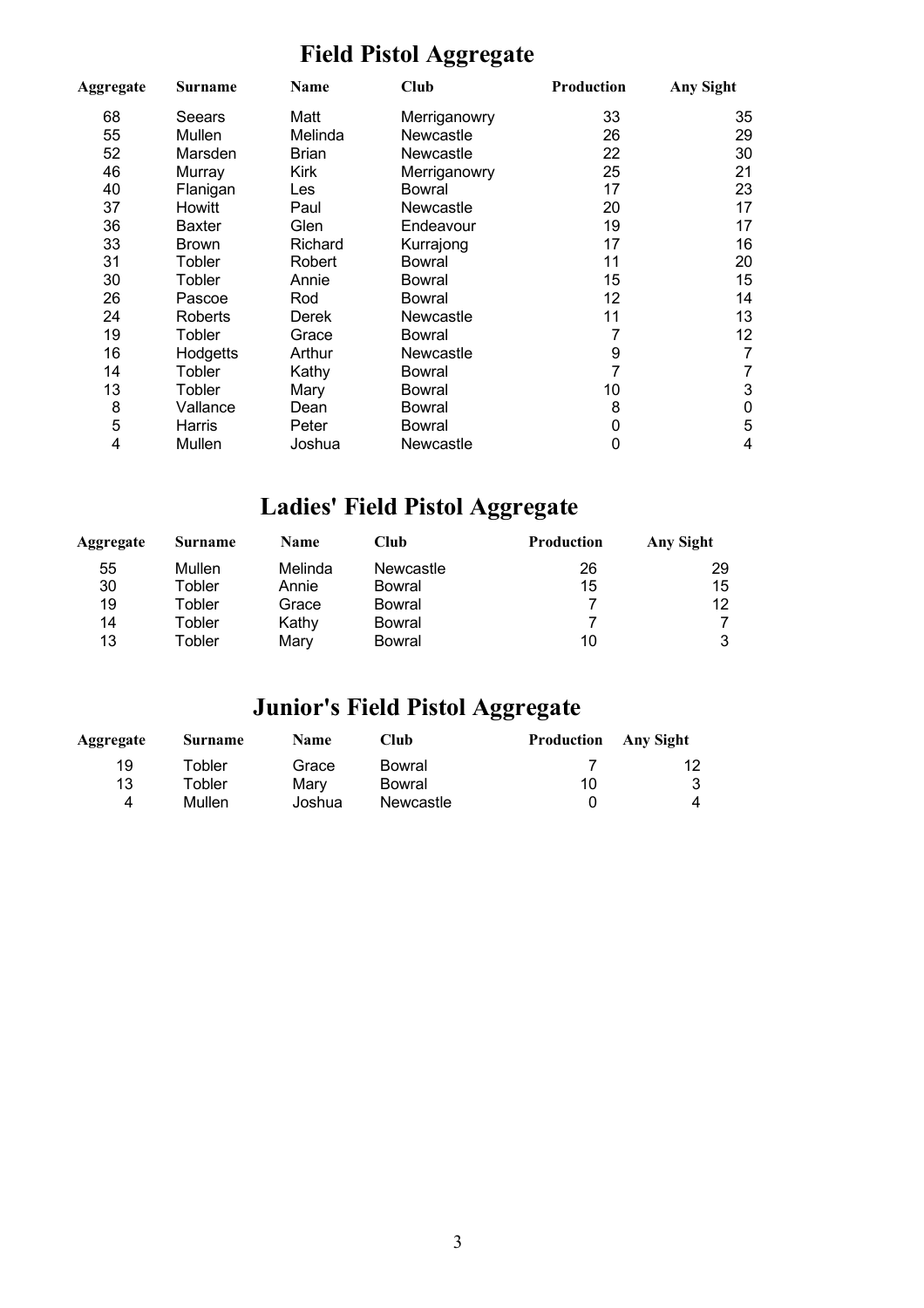### **100m Production Off Gun**

| <b>Name</b>  | Surname       | <b>Club</b>   | Grade Grade | <b>Total</b> | <b>Top</b> |                |                | Chic Pig Turk Ram |                |
|--------------|---------------|---------------|-------------|--------------|------------|----------------|----------------|-------------------|----------------|
| Les          | Flanigan      | <b>Bowral</b> | <b>INT</b>  | 40           |            | 10             | 10             | 10                | 10             |
| Richard      | <b>Brown</b>  | Kurrajong     | <b>INT</b>  | 39           |            | 10             | 10             | 10                | 9              |
| Matt         | Seears        | Merriganowry  | <b>INT</b>  | 39           |            | 10             | 10             | 10                | 9              |
| Melinda      | Mullen        | Newcastle     | AAA         | 36           |            | 10             | 10             | 7                 | 9              |
| <b>Brian</b> | Marsden       | Newcastle     | <b>AAA</b>  | 30           |            | 8              | 8              | 5                 | 9              |
| Lucy         | <b>Broch</b>  | Merriganowry  | AAA         | 29           |            | 10             | 8              | 5                 | 6              |
| Paul         | Howitt        | Newcastle     | AAA         | 28           |            | 10             | 9              | 5                 | 4              |
| Glen         | <b>Baxter</b> | Endeavour     | AAA         | 27           |            | 10             | 7              | 5                 | 5              |
| <b>Kirk</b>  | Murray        | Merriganowry  | <b>INT</b>  | 26           |            | $\overline{7}$ | 8              | 4                 | 7              |
| Joshua       | Mullen        | Newcastle     | A           | 23           |            | 8              | 9              | 3                 | 3              |
| Scott        | Himsley       | <b>Bowral</b> | A           | 21           |            | 4              | $\overline{7}$ | 3                 | 7              |
| <b>Derek</b> | Roberts       | Newcastle     | AA          | 20           |            | 8              | 8              | 1                 | 3              |
| Mary         | Tobler        | <b>Bowral</b> | B           | 17           |            | $\overline{7}$ | 5              | $\overline{2}$    | 3              |
| Robert       | Tobler        | <b>Bowral</b> | B           | 15           |            | 6              | 5              | $\overline{2}$    | $\overline{2}$ |
| Dean         | Vallance      | <b>Bowral</b> | AA          | 14           |            | 6              | 3              | $\overline{2}$    | 3              |
| Sam          | Violi         | Endeavour     | AA          | 12           |            | 4              | 4              | 2                 | $\overline{2}$ |
| Grace        | Tobler        | <b>Bowral</b> | B           | 12           |            | 7              | 3              | $\overline{2}$    | 0              |
| Arthur       | Hodgetts      | Newcastle     | B           | 11           |            | 4              | 3              | $\overline{2}$    | $\overline{2}$ |
| Harry        | Seears        | Merriganowry  | B           | 10           |            | 6              | 4              | 0                 | 0              |
| Vince        | Molluso       | Endeavour     | A           | 5            |            | 4              | 1              | 0                 | 0              |
| Annie        | Tobler        | <b>Bowral</b> | B           | 4            |            | 3              | 0              | 0                 | 1              |

#### **100m Revolver Off Gun**

| <b>Name</b>  | <b>Surname</b> | Club          | Grade Grade | <b>Total</b> | <b>Top</b> |                |                | Chic Pig Turk Ram |                |
|--------------|----------------|---------------|-------------|--------------|------------|----------------|----------------|-------------------|----------------|
| Richard      | <b>Brown</b>   | Kurrajong     | INT         | 39           |            | 10             | 10             | 10                | 9              |
| Matt         | Seears         | Merriganowry  | <b>INT</b>  | 38           |            | 10             | 10             | 10                | 8              |
| <b>Kirk</b>  | Murray         | Merriganowry  | AAA         | 31           |            | 6              | 8              | 9                 | 8              |
| Lucy         | <b>Broch</b>   | Merriganowry  | AAA         | 31           |            | 9              | 10             | 4                 | 8              |
| Les          | Flanigan       | <b>Bowral</b> | <b>INT</b>  | 31           |            | 9              | 10             | 5                 | 7              |
| Paul         | Howitt         | Newcastle     | AA          | 27           |            | 9              | 10             | 4                 | 4              |
| Melinda      | Mullen         | Newcastle     | AAA         | 26           |            | 9              | $\overline{7}$ | 4                 | 6              |
| Rod          | Pascoe         | <b>Bowral</b> | AA          | 26           |            | 9              | 8              | 6                 | 3              |
| Scott        | Himsley        | <b>Bowral</b> | A           | 24           |            | 8              | $\overline{7}$ | 4                 | 5              |
| Dean         | Vallance       | <b>Bowral</b> | A           | 24           |            | 9              | 9              | 3                 | 3              |
| <b>Brian</b> | Marsden        | Newcastle     | AAA         | 23           |            | $\overline{7}$ | $\overline{7}$ | 6                 | 3              |
| Derek        | <b>Roberts</b> | Newcastle     | AA          | 23           |            | 7              | 9              | 5                 | $\overline{2}$ |
| Glen         | <b>Baxter</b>  | Endeavour     | AAA         | 20           |            | 7              | 4              | 4                 | 5              |
| Joshua       | Mullen         | Newcastle     | B           | 19           |            | 6              | 9              | $\overline{2}$    | $\overline{2}$ |
| Peter        | Carter         | Bowral        | B           | 13           |            | 6              | 3              | $\overline{2}$    | $\overline{2}$ |
| Robert       | Tobler         | <b>Bowral</b> | B           | 12           |            | 5              | 3              | 1                 | 3              |
| Grace        | Tobler         | <b>Bowral</b> | B           | 11           |            | 7              | 1              | 1                 | 2              |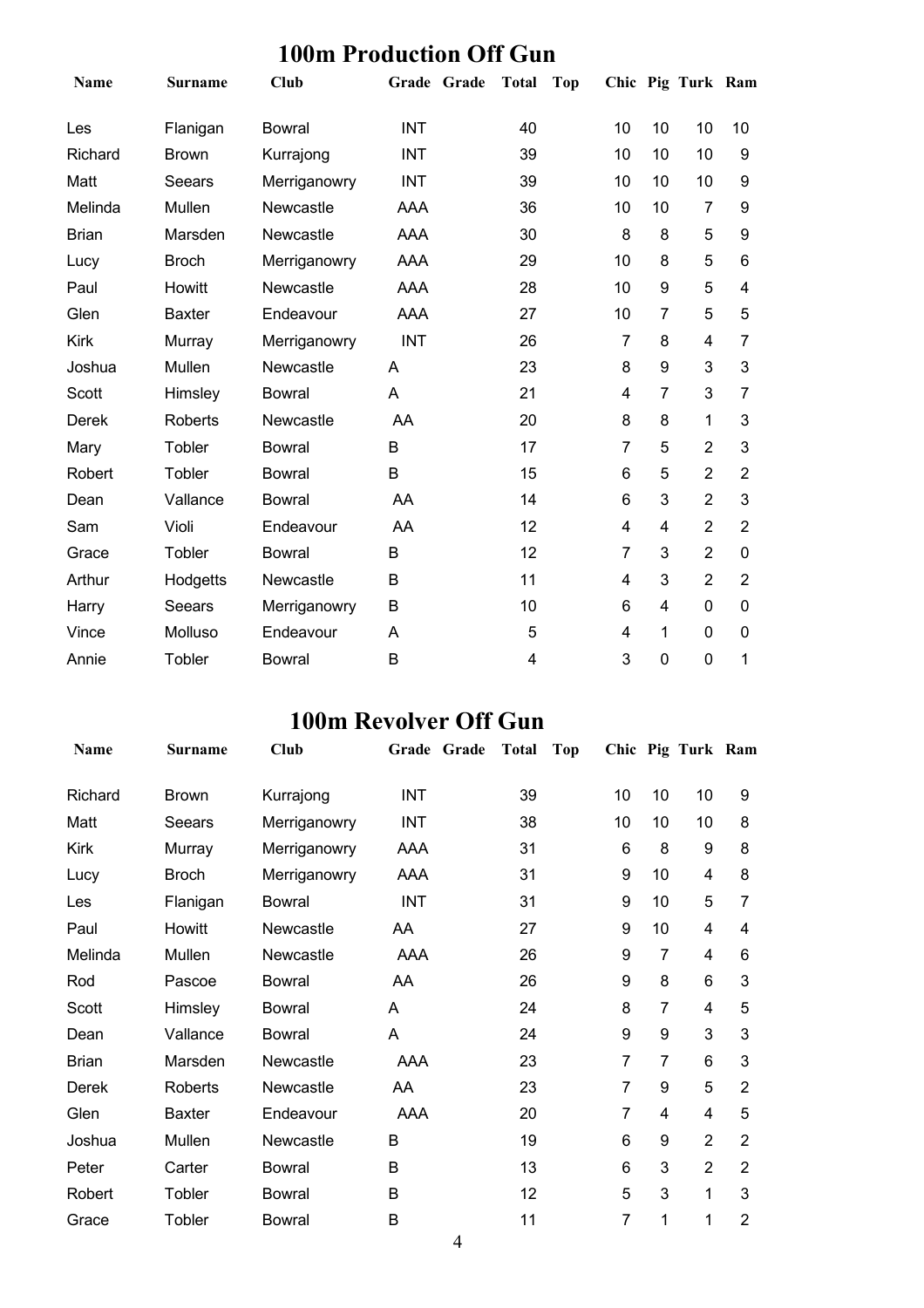| Mary   | Tobler   | Bowral       | В  | 10 | 5 |   |   | $\overline{0}$ |
|--------|----------|--------------|----|----|---|---|---|----------------|
| Sam    | Violi    | Endeavour    | AA | 8  | 3 | 3 |   | -1             |
| Vince  | Molluso  | Endeavour    |    |    | 5 |   |   | $\Omega$       |
| Arthur | Hodgetts | Newcastle    | В  |    | 3 | 4 |   | 0              |
| Harry  | Seears   | Merriganowry | B  | 6  |   |   | 0 | -2             |
| Peter  | Harris   | Bowral       | В  | 5  |   |   |   | 2              |

# **100m Standing Off Gun**

| Name         | <b>Surname</b>   | <b>Club</b>   | Grade Grade | <b>Total</b> | <b>Top</b> |                |                | Chic Pig Turk Ram       |                         |
|--------------|------------------|---------------|-------------|--------------|------------|----------------|----------------|-------------------------|-------------------------|
| Melinda      | Mullen           | Newcastle     | <b>INT</b>  | 28           |            | 8              | 10             | $\overline{4}$          | 6                       |
| Matt         | Seears           | Merriganowry  | <b>INT</b>  | 27           |            | 9              | 9              | $\overline{4}$          | 5                       |
| Glen         | <b>Baxter</b>    | Endeavour     | AAA         | 24           |            | 8              | 10             | $\overline{4}$          | $\overline{2}$          |
| <b>Brian</b> | Marsden          | Newcastle     | <b>AAA</b>  | 23           |            | 6              | $\overline{7}$ | $\overline{\mathbf{4}}$ | 6                       |
| Les          | Flanigan         | <b>Bowral</b> | <b>AAA</b>  | 22           |            | 5              | $\overline{7}$ | $\overline{4}$          | 6                       |
| Richard      | <b>Brown</b>     | Kurrajong     | AA          | 18           |            | 3              | 6              | $\overline{2}$          | $\overline{7}$          |
| Robert       | Tobler           | <b>Bowral</b> | A           | 18           |            | 8              | 4              | $\overline{2}$          | $\overline{\mathbf{4}}$ |
| <b>Kirk</b>  | Murray           | Merriganowry  | <b>AAA</b>  | 18           |            | 6              | 9              | $\mathbf 0$             | 3                       |
| Paul         | Howitt           | Newcastle     | AA          | 18           |            | $\overline{7}$ | 6              | 3                       | $\overline{2}$          |
| Lucy         | <b>Broch</b>     | Merriganowry  | <b>AAA</b>  | 17           |            | 5              | 3              | 6                       | 3                       |
| Rod          | Pascoe           | <b>Bowral</b> | AAA         | 15           |            | 5              | $\overline{4}$ | 3                       | 3                       |
| Annie        | Tobler           | <b>Bowral</b> | A           | 12           |            | $\overline{4}$ | 5              | 0                       | 3                       |
| Grace        | Tobler           | <b>Bowral</b> | A           | 12           |            | 3              | 5              | $\overline{2}$          | $\overline{2}$          |
| Jacqui       | <b>Bannister</b> | <b>Bowral</b> | A           | 10           |            | $\overline{4}$ | 3              | 3                       | $\mathbf 0$             |
| Derek        | Roberts          | Newcastle     | A           | 9            |            | 4              | $\overline{2}$ | 1                       | $\overline{2}$          |
| Scott        | Himsley          | <b>Bowral</b> | A           | 8            |            | 0              | 4              | $\overline{2}$          | $\overline{2}$          |
| Vince        | Molluso          | Endeavour     | A           | 8            |            | 4              | $\overline{2}$ | $\mathbf 0$             | $\overline{2}$          |
| Dean         | Vallance         | Bowral        | B           | 7            |            | 3              | $\mathbf 0$    | 3                       | $\mathbf{1}$            |
| Sam          | Violi            | Endeavour     | AA          | 6            |            | $\overline{2}$ | $\overline{2}$ | $\mathbf 0$             | $\overline{2}$          |
| Harry        | Seears           | Merriganowry  | B           | 6            |            | $\overline{2}$ | $\overline{2}$ | $\overline{2}$          | 0                       |
| Kathy        | Tobler           | <b>Bowral</b> | AA          | 6            |            | 3              | $\overline{2}$ | 1                       | 0                       |
| Arthur       | Hodgetts         | Newcastle     | B           | 4            |            | 1              | 1              | 0                       | $\overline{2}$          |
| Peter        | Harris           | Bowral        | Α           | 4            |            | 3              | 1              | 0                       | 0                       |
| Mary         | Tobler           | <b>Bowral</b> | A           | 3            |            | 0              | 1              | 0                       | $\overline{2}$          |
| Joshua       | Mullen           | Newcastle     | A           | $\mathbf 0$  |            | $\overline{0}$ | $\mathbf 0$    | $\mathbf 0$             | 0                       |

### **100m Unlimited Off Gun**

| <b>Name</b> | <b>Surname</b> | <b>Club</b>  |            | Grade Grade Total<br>Top | Chick Pig Turk Ram |   |   |    |
|-------------|----------------|--------------|------------|--------------------------|--------------------|---|---|----|
| Matt        | Seears         | Merriganowry | <b>INT</b> | 30                       | 9                  | 9 | 5 | 7  |
| Melinda     | Mullen         | Newcastle    | AA         | 28                       | 9                  |   | 6 | 6  |
| Les         | Flanigan       | Bowral       | A          | 27                       | 9                  | 9 | 3 | 6  |
| Richard     | Brown          | Kurrajong    | AAA        | 27                       | 8                  |   |   | 5  |
| Dean        | Vallance       | Bowral       | В          | 22                       |                    | 8 | 2 | -5 |
| Lucy        | <b>Broch</b>   | Merriganowry | AA         | 20                       | 6                  | 5 | 3 | 6  |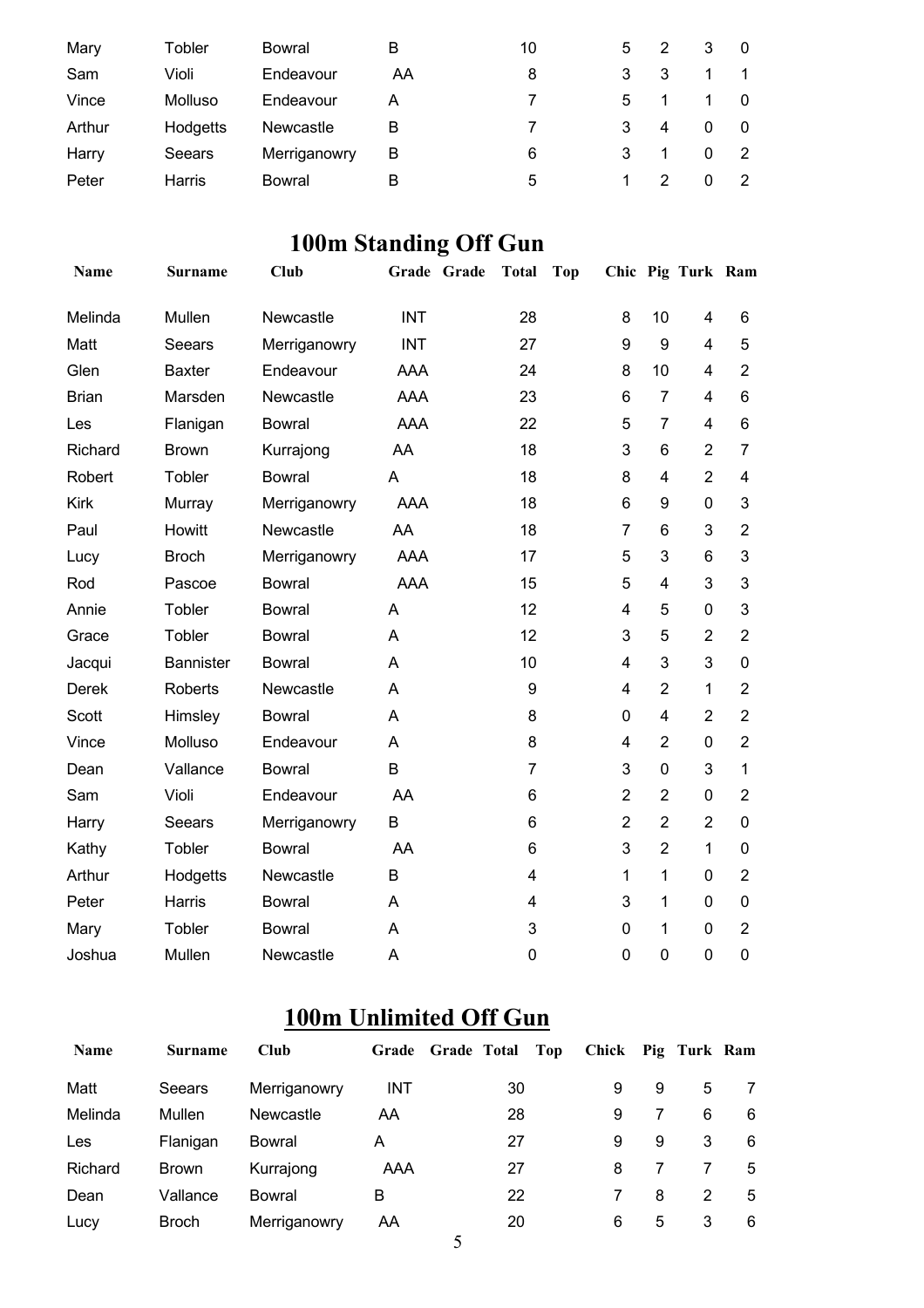| Paul        | Howitt         | Newcastle     | AA | 20 | 8              | 7              | 2              | 3              |
|-------------|----------------|---------------|----|----|----------------|----------------|----------------|----------------|
| Glen        | <b>Baxter</b>  | Endeavour     | A  | 19 | 6              | 5              | 3              | 5              |
| Joshua      | Mullen         | Newcastle     | B  | 12 | 3              | 5              | $\overline{2}$ | $\overline{2}$ |
| Robert      | Tobler         | Bowral        | B  | 11 | 5              | 3              |                | 2              |
| <b>Kirk</b> | Murray         | Merriganowry  | AA | 11 | 4              | 4              | 3              | 0              |
| Grace       | Tobler         | Bowral        | В  | 10 | 5              | 4              | 0              | 1              |
| Derek       | <b>Roberts</b> | Newcastle     | A  | 9  | 5              | 3              | 1              | 0              |
| Peter       | Carter         | Bowral        | B  | 8  | 4              | 1              | 3              | $\Omega$       |
| Vince       | Molluso        | Endeavour     | B  | 7  | 3              | 2              | 2              | $\Omega$       |
| Arthur      | Hodgetts       | Newcastle     | B  | 7  | $\overline{2}$ | 4              | 1              | $\Omega$       |
| Mary        | Tobler         | <b>Bowral</b> | B  | 6  | 1              | 3              | 1              | 1              |
| Harry       | Seears         | Merriganowry  | B  | 5  | $\overline{2}$ | $\overline{2}$ | 1              | $\mathbf{0}$   |
| Sam         | Violi          | Endeavour     | B  |    | 1              | $\mathbf 0$    | $\mathbf{0}$   | $\mathbf{0}$   |

#### **Field Pistol Production Off Gun**

| <b>Name</b>  | <b>Surname</b> | Club          | Grade<br>Grade | <b>Total</b> | <b>Top</b> |    |                | Chic Pig Turk Ram |                |
|--------------|----------------|---------------|----------------|--------------|------------|----|----------------|-------------------|----------------|
| Matt         | Seears         | Merriganowry  | <b>INT</b>     | 33           |            | 10 | 9              | 9                 | 5              |
| Melinda      | Mullen         | Newcastle     | AAA            | 26           |            | 8  | 7              | $\overline{7}$    | 4              |
| <b>Kirk</b>  | Murray         | Merriganowry  | AAA            | 25           |            | 9  | 6              | 4                 | 6              |
| <b>Brian</b> | Marsden        | Newcastle     | AAA            | 22           |            | 9  | $\overline{7}$ | 3                 | 3              |
| Paul         | Howitt         | Newcastle     | AAA            | 20           |            | 6  | 5              | 5                 | 4              |
| Glen         | <b>Baxter</b>  | Endeavour     | AA             | 19           |            | 5  | 6              | 3                 | 5              |
| Les          | Flanigan       | <b>Bowral</b> | AAA            | 17           |            | 6  | 4              | $\overline{2}$    | 5              |
| Richard      | <b>Brown</b>   | Kurrajong     | AA             | 17           |            | 5  | 6              | 5                 | 1              |
| Annie        | Tobler         | <b>Bowral</b> | A              | 15           |            | 5  | 6              | 3                 | 1              |
| Rod          | Pascoe         | Bowral        | AA             | 12           |            | 5  | 4              | $\overline{2}$    | 1              |
| Derek        | Roberts        | Newcastle     | A              | 11           |            | 4  | 4              | 0                 | 3              |
| Robert       | Tobler         | <b>Bowral</b> | A              | 11           |            | 3  | 3              | 5                 | 0              |
| Mary         | Tobler         | <b>Bowral</b> | A              | 10           |            | 3  | 6              | 1                 | 0              |
| Arthur       | Hodgetts       | Newcastle     | A              | 9            |            | 4  | $\overline{2}$ | 1                 | $\overline{2}$ |
| Dean         | Vallance       | <b>Bowral</b> | B              | 8            |            | 3  | 4              | 0                 | 1              |
| Grace        | Tobler         | <b>Bowral</b> | A              | 7            |            | 3  | 3              | 0                 | 1              |
| Kathy        | Tobler         | Bowral        | B              | 7            |            | 5  | 1              | 1                 | 0              |
| Joshua       | Mullen         | Newcastle     | B              | 0            |            | 0  | 0              | $\mathbf 0$       | 0              |

## **Field Pistol Any Sight Off Gun**

| <b>Name</b>  | <b>Surname</b> | Club         | Grade Grade | Top<br>Total |    |   | Chic Pig Turk Ram |    |
|--------------|----------------|--------------|-------------|--------------|----|---|-------------------|----|
| Matt         | Seears         | Merriganowry | INT         | 35           | 10 | 9 | 8                 | -8 |
| <b>Brian</b> | Marsden        | Newcastle    | AAA         | 30           |    | 8 | 9                 | 6  |
| Melinda      | Mullen         | Newcastle    | AAA         | 29           | 9  | 8 | 8                 | -4 |
| Les          | Flanigan       | Bowral       | AAA         | 23           |    | 6 | 4                 | 6  |
| <b>Kirk</b>  | Murray         | Merriganowry | AA          | 21           | 6  | 9 | 4                 |    |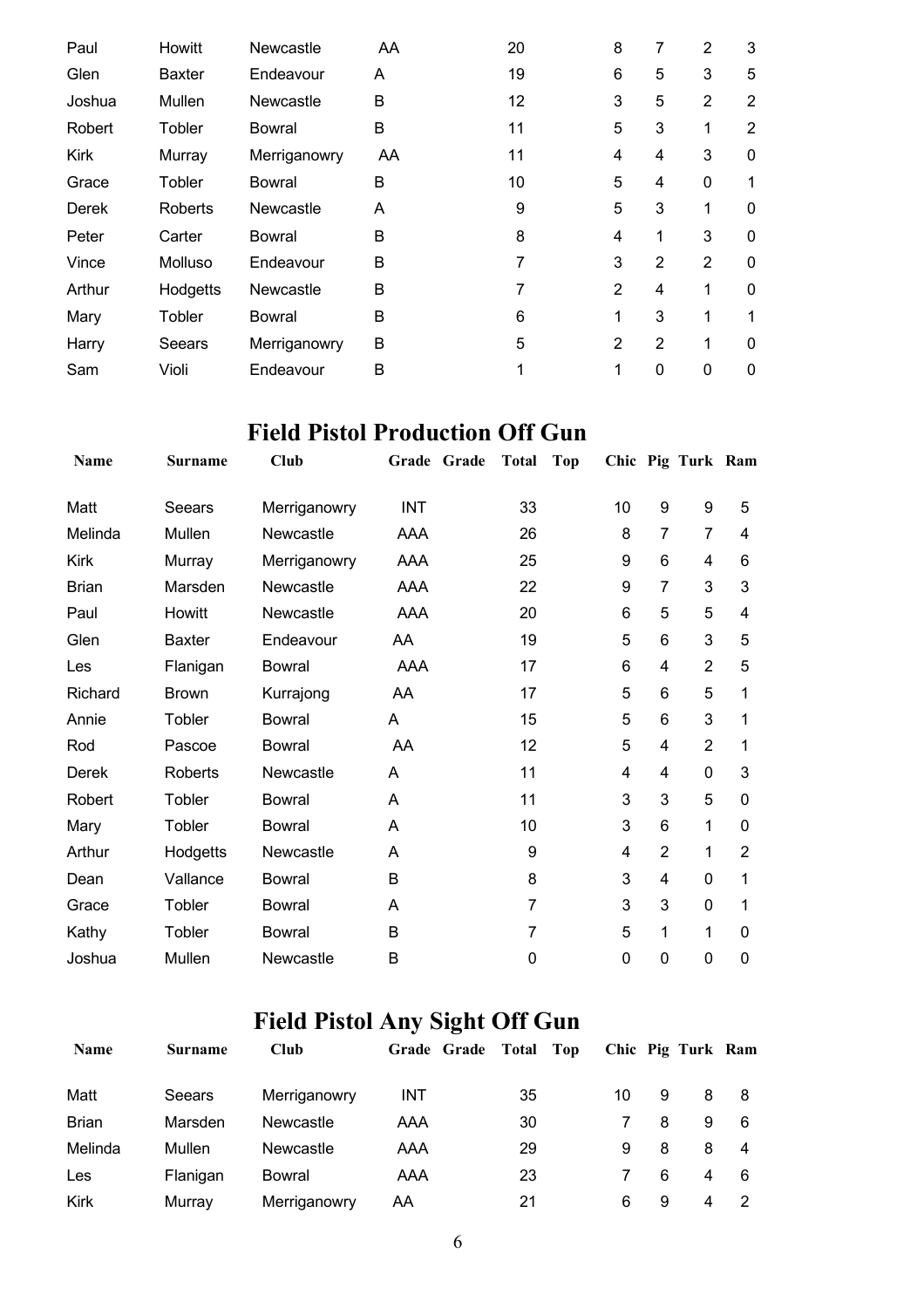| Robert  | Tobler        | <b>Bowral</b> | A  | 20 | 6              | 6 | 4           | 4              |
|---------|---------------|---------------|----|----|----------------|---|-------------|----------------|
| Paul    | Howitt        | Newcastle     | Α  | 17 | 6              | 4 | 3           | 4              |
| Glen    | <b>Baxter</b> | Endeavour     | AA | 17 | 9              | 3 | 3           | 2              |
| Richard | <b>Brown</b>  | Kurrajong     | AA | 16 | 4              | 6 | 5           | 1              |
| Annie   | <b>Tobler</b> | Bowral        | B  | 15 | 7              | 4 | 1           | 3              |
| Rod     | Pascoe        | Bowral        | A  | 14 | 7              | 4 | 1           | 2              |
| Derek   | Roberts       | Newcastle     | B  | 13 | 6              | 4 | 1           | 2              |
| Grace   | <b>Tobler</b> | Bowral        | B  | 12 | 3              | 4 | 4           | 1              |
| Arthur  | Hodgetts      | Newcastle     | B  | 7  | $\overline{2}$ | 3 | 1           | 1              |
| Kathy   | <b>Tobler</b> | Bowral        | B  | 7  | 4              | 2 | 1           | 0              |
| Peter   | Harris        | Bowral        | A  | 5  | $\overline{2}$ | 1 | 0           | $\overline{2}$ |
| Joshua  | Mullen        | Newcastle     | B  | 4  | 1              | 3 | 0           | 0              |
| Mary    | Tobler        | <b>Bowral</b> | B  | 3  | 0              | 3 | $\mathbf 0$ | 0              |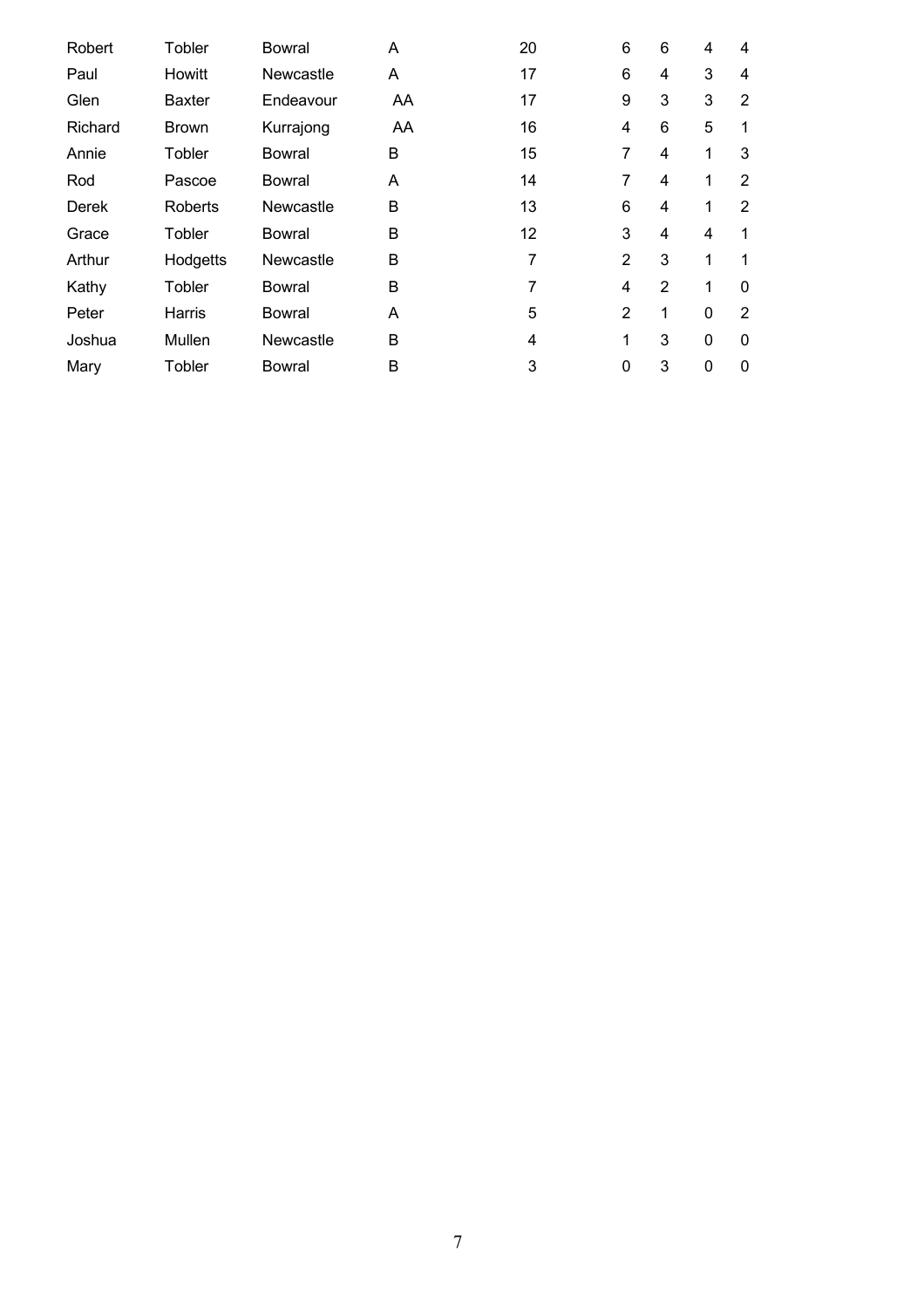### **100m Production**

| Name         |            | <b>Surname</b> | <b>Club</b>   |    | Grade Total Shoot Chick |                         | Pig                     | Turk Ram                |                |
|--------------|------------|----------------|---------------|----|-------------------------|-------------------------|-------------------------|-------------------------|----------------|
| Grade        | <b>INT</b> |                |               |    |                         |                         |                         |                         |                |
| Les          |            | Flanigan       | <b>Bowral</b> | 40 |                         | 10                      | 10                      | 10                      | 10             |
| Matt         |            | Seears         | Merriganowry  | 39 | $\overline{2}$          | 10                      | 10                      | 10                      | 9              |
| Richard      |            | <b>Brown</b>   | Kurrajong     | 39 | 3                       | 10                      | 10                      | 10                      | 9              |
| <b>Kirk</b>  |            | Murray         | Merriganowry  | 26 |                         | $\overline{7}$          | 8                       | $\overline{\mathbf{4}}$ | $\overline{7}$ |
| Grade        | AAA        |                |               |    |                         |                         |                         |                         |                |
| Melinda      |            | Mullen         | Newcastle     | 36 |                         | 10                      | 10                      | 7                       | 9              |
| <b>Brian</b> |            | Marsden        | Newcastle     | 30 |                         | 8                       | 8                       | 5                       | 9              |
| Lucy         |            | <b>Broch</b>   | Merriganowry  | 29 |                         | 10                      | 8                       | 5                       | 6              |
| Paul         |            | Howitt         | Newcastle     | 28 |                         | 10                      | 9                       | 5                       | 4              |
| Glen         |            | <b>Baxter</b>  | Endeavour     | 27 |                         | 10                      | $\overline{7}$          | 5                       | 5              |
| Grade        | AA         |                |               |    |                         |                         |                         |                         |                |
| <b>Derek</b> |            | Roberts        | Newcastle     | 20 |                         | 8                       | 8                       | 1                       | 3              |
| Dean         |            | Vallance       | <b>Bowral</b> | 14 |                         | 6                       | 3                       | $\overline{c}$          | 3              |
| Sam          |            | Violi          | Endeavour     | 12 |                         | $\overline{\mathbf{4}}$ | $\overline{\mathbf{4}}$ | $\overline{2}$          | $\overline{2}$ |
| Grade        | A          |                |               |    |                         |                         |                         |                         |                |
| Joshua       |            | Mullen         | Newcastle     | 23 |                         | 8                       | 9                       | 3                       | 3              |
| Scott        |            | Himsley        | <b>Bowral</b> | 21 |                         | 4                       | $\overline{7}$          | 3                       | 7              |
| Vince        |            | Molluso        | Endeavour     | 5  |                         | 4                       | 1                       | $\boldsymbol{0}$        | 0              |
| Grade        | B          |                |               |    |                         |                         |                         |                         |                |
| Mary         |            | Tobler         | <b>Bowral</b> | 17 |                         | $\overline{7}$          | 5                       | $\overline{2}$          | 3              |
| Robert       |            | Tobler         | <b>Bowral</b> | 15 |                         | 6                       | 5                       | $\overline{2}$          | $\overline{c}$ |
| Grace        |            | Tobler         | <b>Bowral</b> | 12 |                         | $\overline{7}$          | 3                       | $\overline{2}$          | 0              |
| Arthur       |            | Hodgetts       | Newcastle     | 11 |                         | $\overline{4}$          | 3                       | $\overline{2}$          | $\overline{2}$ |
| Harry        |            | Seears         | Merriganowry  | 10 |                         | 6                       | $\overline{\mathbf{4}}$ | $\pmb{0}$               | 0              |
| Annie        |            | Tobler         | <b>Bowral</b> | 4  |                         | 3                       | 0                       | $\pmb{0}$               | 1              |

#### **100m Revolver**

| <b>Name</b>  | <b>Surname</b> | Club          | <b>Shoot</b><br>Grade Total | Chick | Pig | Turk Ram |   |
|--------------|----------------|---------------|-----------------------------|-------|-----|----------|---|
| Grade        | INT            |               |                             |       |     |          |   |
| Richard      | <b>Brown</b>   | Kurrajong     | 39                          | 10    | 10  | 10       | 9 |
| Matt         | Seears         | Merriganowry  | 38                          | 10    | 10  | 10       | 8 |
| Les          | Flanigan       | <b>Bowral</b> | 31                          | 9     | 10  | 5        | 7 |
| Grade        | AAA            |               |                             |       |     |          |   |
| <b>Kirk</b>  | Murray         | Merriganowry  | 31                          | 6     | 8   | 9        | 8 |
| Lucy         | <b>Broch</b>   | Merriganowry  | 31                          | 9     | 10  | 4        | 8 |
| Melinda      | Mullen         | Newcastle     | 26                          | 9     | 7   | 4        | 6 |
| <b>Brian</b> | Marsden        | Newcastle     | 23                          | 7     | 7   | 6        | 3 |
| Glen         | <b>Baxter</b>  | Endeavour     | 20                          | 7     | 4   | 4        | 5 |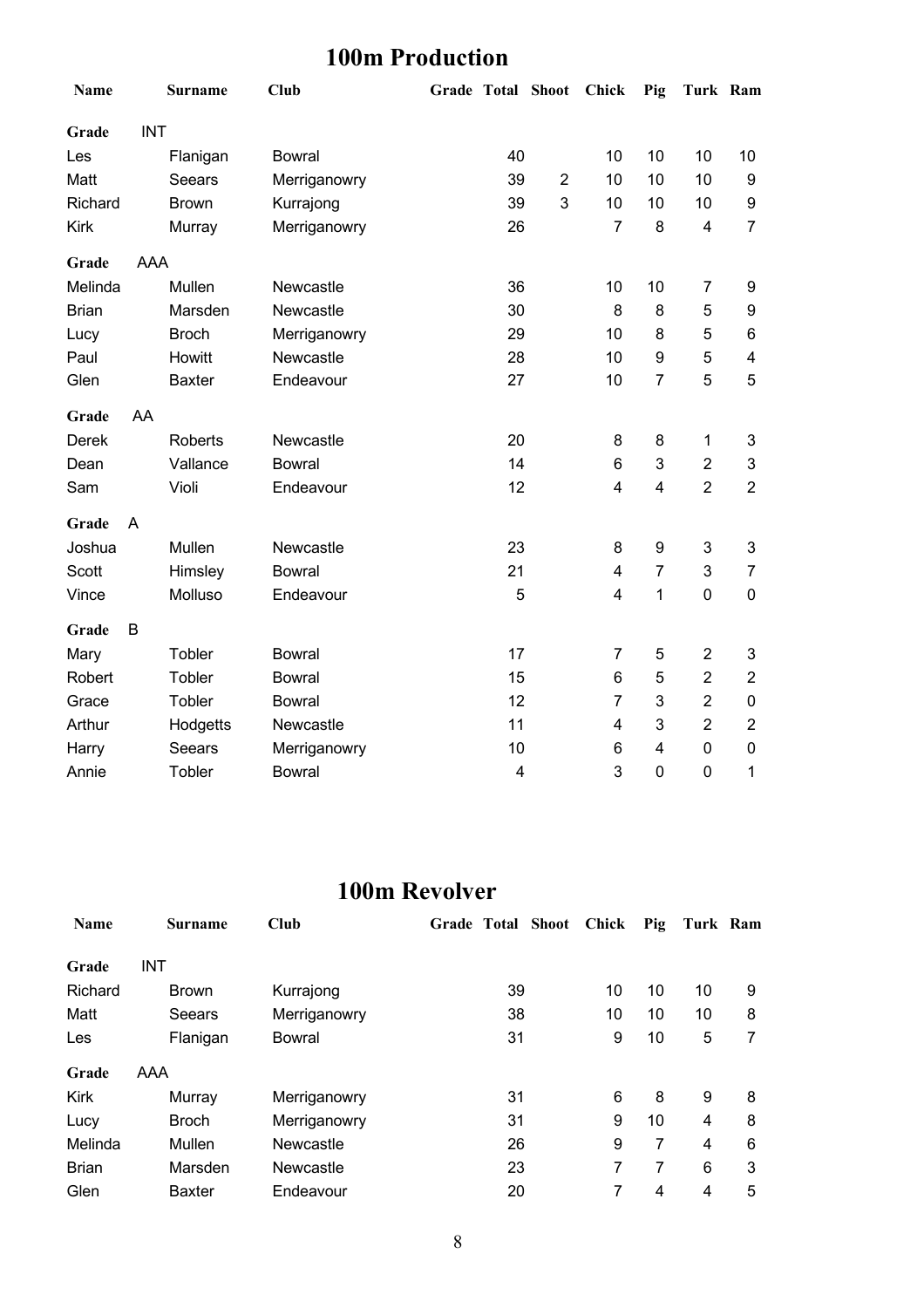| Grade  | AA |          |               |                |                  |                |                          |                           |
|--------|----|----------|---------------|----------------|------------------|----------------|--------------------------|---------------------------|
| Paul   |    | Howitt   | Newcastle     | 27             | $\boldsymbol{9}$ | 10             | $\overline{\mathcal{A}}$ | 4                         |
| Rod    |    | Pascoe   | Bowral        | 26             | 9                | 8              | 6                        | 3                         |
| Derek  |    | Roberts  | Newcastle     | 23             | 7                | 9              | 5                        | $\overline{2}$            |
| Sam    |    | Violi    | Endeavour     | 8              | 3                | 3              | 1                        | 1                         |
| Grade  | A  |          |               |                |                  |                |                          |                           |
| Scott  |    | Himsley  | Bowral        | 24             | 8                | 7              | 4                        | 5                         |
| Dean   |    | Vallance | <b>Bowral</b> | 24             | $\boldsymbol{9}$ | 9              | 3                        | $\mathsf 3$               |
| Vince  |    | Molluso  | Endeavour     | $\overline{7}$ | 5                | 1              | 1                        | $\mathbf 0$               |
| Grade  | B  |          |               |                |                  |                |                          |                           |
| Joshua |    | Mullen   | Newcastle     | 19             | 6                | 9              | $\overline{2}$           | $\overline{2}$            |
| Peter  |    | Carter   | <b>Bowral</b> | 13             | 6                | 3              | $\overline{2}$           | $\overline{2}$            |
| Robert |    | Tobler   | <b>Bowral</b> | 12             | 5                | 3              | 1                        | $\ensuremath{\mathsf{3}}$ |
| Grace  |    | Tobler   | <b>Bowral</b> | 11             | 7                | 1              | 1                        | $\overline{2}$            |
| Mary   |    | Tobler   | <b>Bowral</b> | 10             | 5                | $\overline{2}$ | 3                        | $\mathbf 0$               |
| Arthur |    | Hodgetts | Newcastle     | $\overline{7}$ | 3                | 4              | 0                        | 0                         |
| Harry  |    | Seears   | Merriganowry  | 6              | 3                | 1              | 0                        | $\overline{2}$            |
| Peter  |    | Harris   | <b>Bowral</b> | 5              | 1                | $\overline{2}$ | $\mathbf 0$              | $\overline{2}$            |

# **100m Standing**

| Name         |            | <b>Surname</b>   | Club          | Grade Total Shoot |                         | Chick          | Pig                     | Turk Ram       |                  |
|--------------|------------|------------------|---------------|-------------------|-------------------------|----------------|-------------------------|----------------|------------------|
| Grade        | <b>INT</b> |                  |               |                   |                         |                |                         |                |                  |
| Melinda      |            | Mullen           | Newcastle     |                   | 28                      | 8              | 10                      | 4              | 6                |
| Matt         |            | Seears           | Merriganowry  |                   | 27                      | 9              | 9                       | 4              | 5                |
| Grade        | AAA        |                  |               |                   |                         |                |                         |                |                  |
| Glen         |            | <b>Baxter</b>    | Endeavour     |                   | 24                      | 8              | 10                      | 4              | $\overline{2}$   |
| <b>Brian</b> |            | Marsden          | Newcastle     |                   | 23                      | 6              | $\overline{7}$          | 4              | 6                |
| Les          |            | Flanigan         | <b>Bowral</b> |                   | 22                      | 5              | $\overline{7}$          | 4              | 6                |
| <b>Kirk</b>  |            | Murray           | Merriganowry  |                   | 18                      | 6              | 9                       | 0              | 3                |
| Lucy         |            | <b>Broch</b>     | Merriganowry  |                   | 17                      | 5              | 3                       | 6              | $\mathfrak{B}$   |
| Rod          |            | Pascoe           | <b>Bowral</b> |                   | 15                      | 5              | 4                       | 3              | 3                |
| Grade        | AA         |                  |               |                   |                         |                |                         |                |                  |
| Richard      |            | <b>Brown</b>     | Kurrajong     |                   | 18                      | 3              | 6                       | $\overline{2}$ | $\overline{7}$   |
| Paul         |            | Howitt           | Newcastle     |                   | 18                      | 7              | 6                       | 3              | $\boldsymbol{2}$ |
| Sam          |            | Violi            | Endeavour     |                   | 6                       | $\overline{2}$ | $\overline{2}$          | $\pmb{0}$      | $\overline{2}$   |
| Kathy        |            | Tobler           | <b>Bowral</b> |                   | $6\phantom{1}6$         | 3              | $\overline{2}$          | 1              | $\mathbf 0$      |
| Grade        | A          |                  |               |                   |                         |                |                         |                |                  |
| Robert       |            | Tobler           | <b>Bowral</b> |                   | 18                      | 8              | $\overline{\mathbf{4}}$ | $\overline{2}$ | 4                |
| Annie        |            | Tobler           | <b>Bowral</b> |                   | 12                      | 4              | 5                       | $\pmb{0}$      | $\mathsf 3$      |
| Grace        |            | Tobler           | <b>Bowral</b> |                   | 12                      | 3              | 5                       | $\overline{2}$ | $\overline{2}$   |
| Jacqui       |            | <b>Bannister</b> | <b>Bowral</b> |                   | 10                      | $\overline{4}$ | 3                       | 3              | 0                |
| <b>Derek</b> |            | Roberts          | Newcastle     |                   | 9                       | 4              | $\overline{2}$          | 1              | $\overline{2}$   |
| Scott        |            | Himsley          | <b>Bowral</b> |                   | 8                       | 0              | $\overline{\mathbf{4}}$ | $\overline{2}$ | $\overline{2}$   |
| Vince        |            | Molluso          | Endeavour     |                   | 8                       | 4              | $\overline{2}$          | 0              | $\overline{2}$   |
| Peter        |            | Harris           | <b>Bowral</b> |                   | $\overline{\mathbf{4}}$ | 3              | 1                       | $\pmb{0}$      | $\pmb{0}$        |
| Mary         |            | Tobler           | <b>Bowral</b> |                   | 3                       | 0              | 1                       | 0              | $\overline{2}$   |
| Joshua       |            | Mullen           | Newcastle     |                   | $\mathbf 0$             | 0              | 0                       | 0              | $\boldsymbol{0}$ |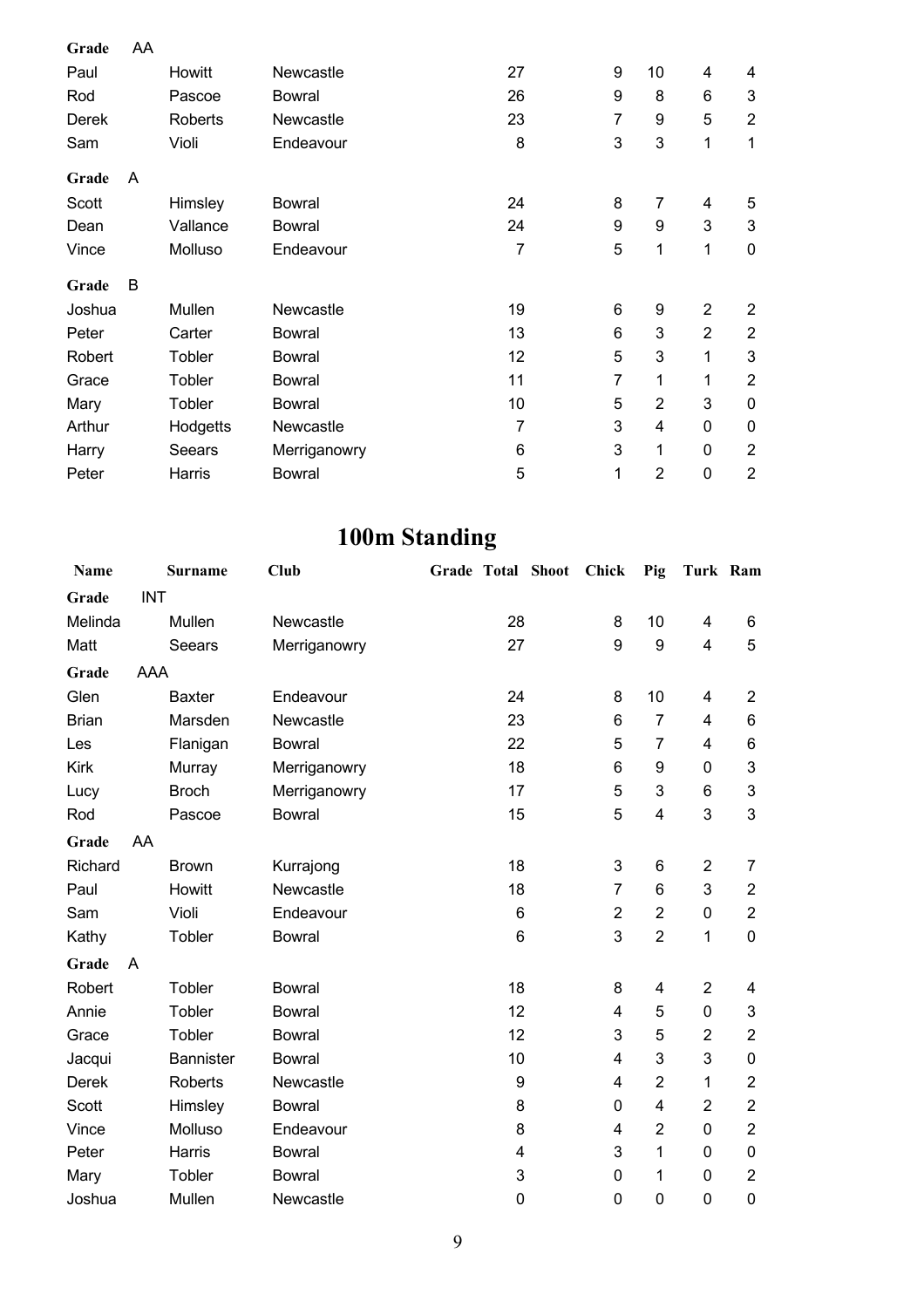| Grade B |          |              |   |               |                |               |    |
|---------|----------|--------------|---|---------------|----------------|---------------|----|
| Dean    | Vallance | Bowral       |   | 3             | $\overline{0}$ | -3            |    |
| Harry   | Seears   | Merriganowry | 6 | $\mathcal{P}$ | $\overline{2}$ | $\mathcal{P}$ | 0  |
| Arthur  | Hodgetts | Newcastle    | Δ |               | 1 1            |               | -2 |

#### **100m Unlimited**

| <b>Name</b>  |    | <b>Surname</b> | <b>Club</b>   | Grade | Total            | <b>Shoot</b> | <b>Chick</b>            | Pig                     | Turk Ram       |                         |
|--------------|----|----------------|---------------|-------|------------------|--------------|-------------------------|-------------------------|----------------|-------------------------|
| Grade        |    | <b>INT</b>     |               |       |                  |              |                         |                         |                |                         |
| Matt         |    | Seears         | Merriganowry  |       | 30               |              | 9                       | $\boldsymbol{9}$        | 5              | $\overline{7}$          |
| Grade        |    | AAA            |               |       |                  |              |                         |                         |                |                         |
| Richard      |    | <b>Brown</b>   | Kurrajong     |       | 27               |              | 8                       | $\overline{7}$          | $\overline{7}$ | 5                       |
| Grade        | AA |                |               |       |                  |              |                         |                         |                |                         |
| Melinda      |    | Mullen         | Newcastle     |       | 28               |              | 9                       | 7                       | 6              | 6                       |
| Lucy         |    | <b>Broch</b>   | Merriganowry  |       | 20               |              | 6                       | 5                       | 3              | 6                       |
| Paul         |    | Howitt         | Newcastle     |       | 20               |              | 8                       | $\overline{7}$          | $\overline{2}$ | 3                       |
| <b>Kirk</b>  |    | Murray         | Merriganowry  |       | 11               |              | $\overline{\mathbf{4}}$ | $\overline{\mathbf{4}}$ | 3              | $\mathbf 0$             |
| Grade        | A  |                |               |       |                  |              |                         |                         |                |                         |
| Les          |    | Flanigan       | <b>Bowral</b> |       | 27               |              | 9                       | 9                       | 3              | 6                       |
| Glen         |    | <b>Baxter</b>  | Endeavour     |       | 19               |              | 6                       | 5                       | 3              | $\,$ 5 $\,$             |
| <b>Derek</b> |    | Roberts        | Newcastle     |       | $\boldsymbol{9}$ |              | 5                       | 3                       | 1              | $\mathbf 0$             |
| Grade        | B  |                |               |       |                  |              |                         |                         |                |                         |
| Dean         |    | Vallance       | <b>Bowral</b> |       | 22               |              | 7                       | 8                       | $\overline{2}$ | 5                       |
| Joshua       |    | Mullen         | Newcastle     |       | 12               |              | 3                       | 5                       | $\overline{2}$ | $\overline{\mathbf{c}}$ |
| Robert       |    | Tobler         | <b>Bowral</b> |       | 11               |              | 5                       | 3                       | 1              | $\overline{c}$          |
| Grace        |    | Tobler         | <b>Bowral</b> |       | 10               |              | 5                       | 4                       | 0              | 1                       |
| Peter        |    | Carter         | <b>Bowral</b> |       | 8                |              | 4                       | 1                       | 3              | $\pmb{0}$               |
| Vince        |    | Molluso        | Endeavour     |       | $\overline{7}$   |              | 3                       | $\overline{2}$          | $\overline{2}$ | $\boldsymbol{0}$        |
| Arthur       |    | Hodgetts       | Newcastle     |       | $\overline{7}$   |              | $\overline{2}$          | $\overline{4}$          | 1              | $\mathbf 0$             |
| Mary         |    | Tobler         | <b>Bowral</b> |       | 6                |              | 1                       | 3                       | 1              | 1                       |
| Harry        |    | Seears         | Merriganowry  |       | 5                |              | $\overline{2}$          | $\overline{2}$          | 1              | 0                       |
| Sam          |    | Violi          | Endeavour     |       | 1                |              | 1                       | $\mathbf 0$             | $\mathbf 0$    | $\mathbf 0$             |

#### **Field Pistol Production**

| <b>Name</b>  | <b>Surname</b> | <b>Club</b>  | Grade Total Shoot Chick |    | Pig | Turk Ram |   |
|--------------|----------------|--------------|-------------------------|----|-----|----------|---|
| Grade        | INT            |              |                         |    |     |          |   |
| Matt         | Seears         | Merriganowry | 33                      | 10 | 9   | 9        | 5 |
| Grade        | AAA            |              |                         |    |     |          |   |
| Melinda      | Mullen         | Newcastle    | 26                      | 8  |     | 7        | 4 |
| <b>Kirk</b>  | Murray         | Merriganowry | 25                      | 9  | 6   | 4        | 6 |
| <b>Brian</b> | Marsden        | Newcastle    | 22                      | 9  |     | 3        | 3 |
| Paul         | Howitt         | Newcastle    | 20                      | 6  | 5   | 5        | 4 |
| Les          | Flanigan       | Bowral       | 17                      | 6  | 4   | 2        | 5 |